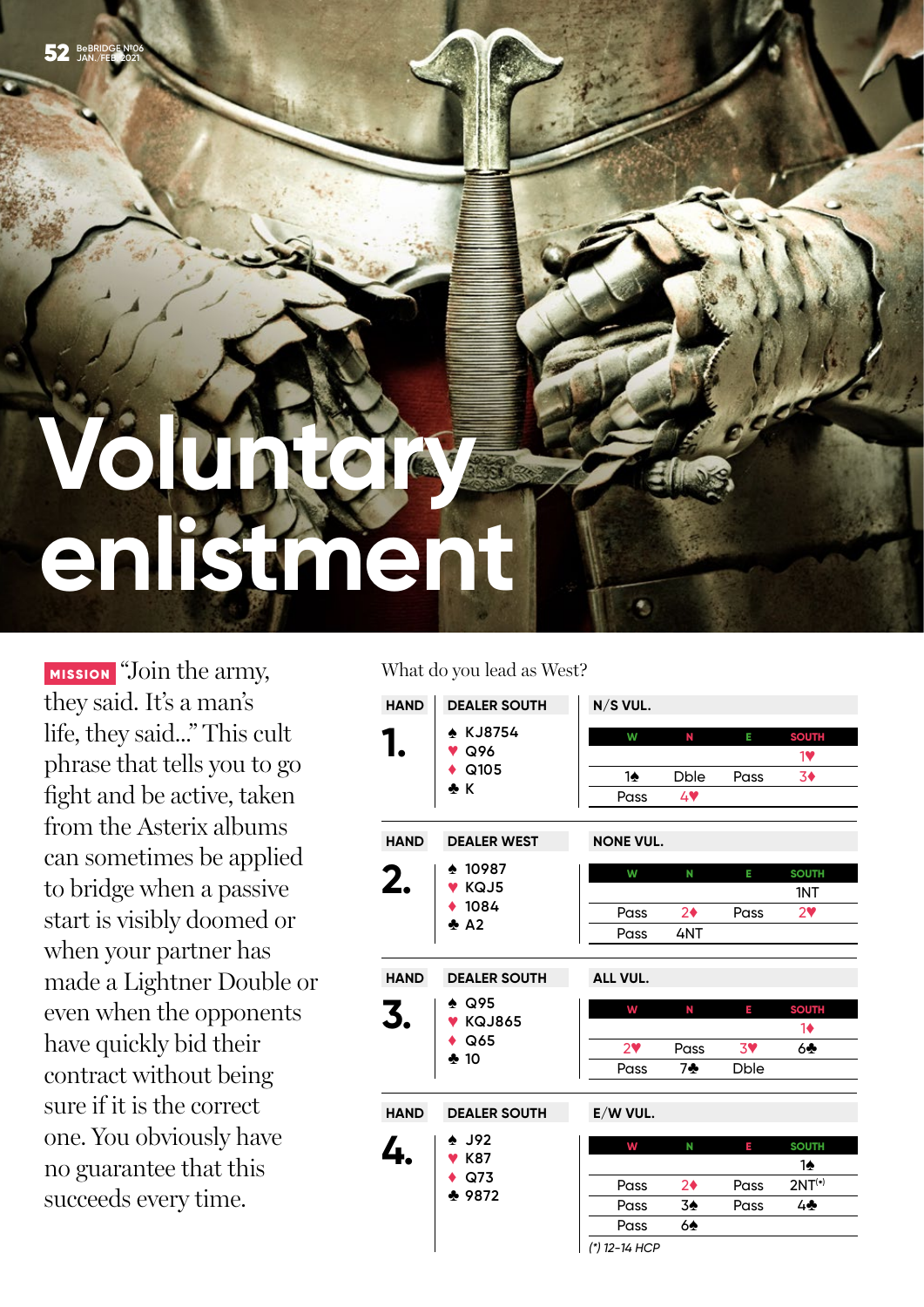

**homas Bessis plays bridge more often than before during this Covid period - practically every day of the week. Tournaments on BBO or other online sites are offered throughout the week, most of them under the aegis of the ACBL, at very different starting times. Thomas alternates his partnership between Cédric Lorenzini and Frédéric Volcker and does not hesitate to tell me about his adventures, good or bad. Here are four committed leads from the pair Bessis-Volcker.** T

1

## **Brilliant analysis**

| w    |             |      | <b>SOUTH</b> |
|------|-------------|------|--------------|
|      |             |      | 19           |
| 1♠   | <b>Dble</b> | Pass | 50           |
| Pass | AV          |      |              |
|      |             |      |              |

#### **YOUR MARKS**

| $\clubsuit K$ | 100 |
|---------------|-----|
| $\clubsuit$ 7 | 60  |
| $\clubsuit K$ | 40  |

#### **Comments**

Your hand is not very rich in immediate tricks but you lay solid hopes on your two red Queens. The King of Clubs may be a third trick, but leading that honor can ruin your hopes in the suit, just like the lead from one of your Queens. With this elimination done, this is easy: you have to lead a Spade, but which one? North's Double denies three Hearts (except if he has 15+ points). His jump to 4♥ with two cards is thus explained by the presence of honors that are more useful in a suit contract than in No-trump, even with only seven trumps. The jump to 3♦ describes often a 5-5 and shortness in Spades rather than Clubs. This is perhaps the occasion for a brilliant opening lead: the King of Spades.

#### **The full deal**



#### **Post-mortem**

2

And this is indeed what Thomas Bessis chose to lead - and it is the only one of his thirteen cards which does not give away this contract, and even leads to declarer going down, unless - eye for an eye - he fells the singleton King of Clubs behind Ace-Queen! Bravo. Exceptional!

## **The equation is right**



|      | N   |      | <b>SOUTH</b> |
|------|-----|------|--------------|
|      |     |      | 1NT          |
| Pass | 2♦  | Pass | 7♥           |
| Pass | 4NT |      |              |
|      |     |      |              |

#### **YOUR MARKS**

| $\blacktriangledown_5$  | 100 |
|-------------------------|-----|
| $\mathbf{v}_\mathrm{Q}$ | 60  |
| $\clubsuit$ 10          | 30  |

#### **Comments**

You have 10HCP, more than expected when North made a quantitative bid with theoretically 16-17HCP opposite 15- 17HCP. One thing is certain: you have to



## **My advice** <sup>1</sup> **No risk**

When you have to lead against a suit contract and your four suits are headed by isolated honors, you often have to choose the least bad. In this context, the worst leads are from small honors-third, with a lead from Jackfourth in last position. Leads from honor-fifth are the least bad, they are less dangerous than from honor-fourth. These are choices for your opening leads depending on your cards and they can be changed, of course, by explicit auctions.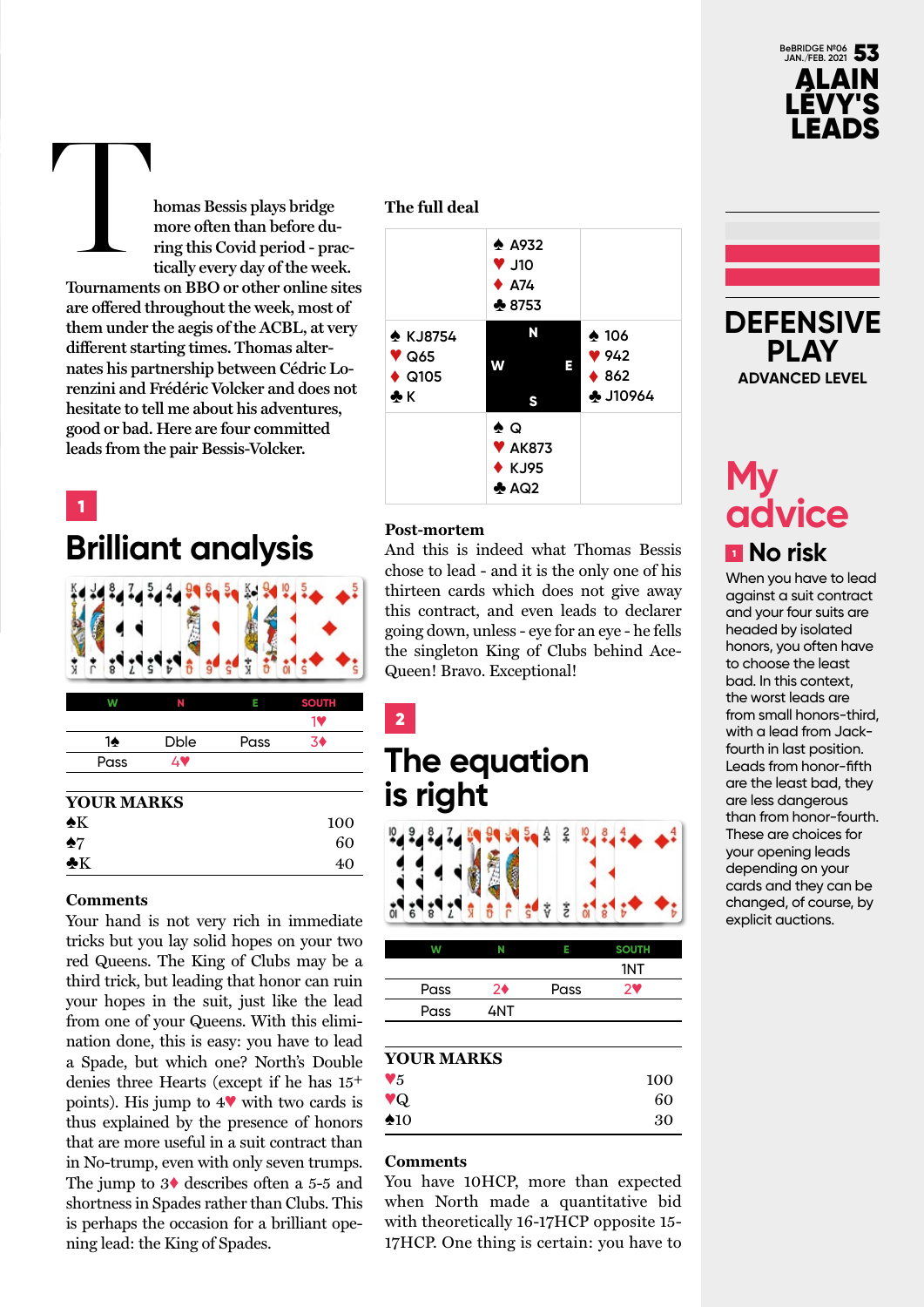## **My advice** <sup>2</sup> **Construct a plan**

Each round in the auction gives information about the distribution and strength of your opponents. By adding what you see in your hand to this information, you can sometimes construct the plan that will allow you to set up the number of tricks necessary for the defense to beat the contract or at least threaten it.

### <sup>3</sup> **Objectives**

Lightner Doubles against slams and lead directing Doubles against game contracts aim to dissuade the player who is on lead from his natural lead, and to draw his attention to a specific lead that good reasoning will allow him to find... most of the time. These Doubles involve taking responsibility by evaluating the cost of a possible error, the balance between what you have to gain and what you have to lose.

bring down this contract on your own, East doesn't have a single point in his hand. But make no mistake in your calculations, you are playing for four tricks, not five - declarer is playing 4NT, not 3NT. And only Hearts can offer three tricks. With the Ace of Clubs as an entry, it all adds up. But be careful, King-Queen-Jack will only give two tricks. The third can only come from your partner who certainly has zero points but can hold the 10 of Hearts. And to avoid any blocking, you have to lead small from King-Queen-Jack, a very unusual lead.

#### **The full deal**

|                                                        | $\triangle$ AQ5<br><b>V</b> A10872<br>$\triangle$ AQ2<br>$*104$ |                                               |
|--------------------------------------------------------|-----------------------------------------------------------------|-----------------------------------------------|
| $*10987$<br><b>V</b> KQJ5<br>$*1084$<br>$\clubsuit$ A2 | N<br>w<br>Е<br>S                                                | $\spadesuit$ 643<br>93<br>$* 97653$<br>$*763$ |
|                                                        | $\triangle$ KJ2<br>964<br>$\bullet$ K.J<br>$\clubsuit$ KQJ985   |                                               |

#### **Post-mortem**

Fred Volcker did indeed lead the Heart 5 and found an unexpected support: the first trick was won by Thomas Bessis' 9 of Hearts, when South reasonably played the 7 from dummy (KQ95, KJ95 and QJ95 against KQJ5). Opening 1NT with 14HCP and six Clubs is obvious.



#### **YOUR MARKS**

| --------------<br>$\clubsuit 5$ | 100 |
|---------------------------------|-----|
| $\mathbf{Y}$                    | 50  |
| $\blacklozenge 5$               | 30  |

#### **Comments**

The next two deals saw Fred and Thomas play against the Norwegians Helgemo - Helness, one of the best pairs in the world, with a style just as aggressive as natural. This sequence is typical of their bidding style. They don't bother with frills, which is more often for the better - but not here. Thomas is on lead, a seemingly obvious one with the King of Hearts, but then he sees Fred double. The grand slam was bid offensively, but in a sequence that is anything but precise. The Double is 100% Lightner: Fred thinks that there may be a lead that beats this contract and it is not a Heart. South showed a violent two-suiter with eleven or twelve cards in the minors, so Fred has either a Diamond void or the Ace of Spades. Thomas, in view of his cards, quickly dismissed underleading the Queen of Diamonds, which will anyway be a natural trick behind South's Ace-King if East is void there, and led a Spade, from his Queen-third.



#### **The full deal**

|                                                           | $\triangle$ KJ104<br>$\blacktriangledown$ A103<br>$\div$ 107<br>♣ K875 |                                                 |
|-----------------------------------------------------------|------------------------------------------------------------------------|-------------------------------------------------|
| $\clubsuit$ Q95<br>$V$ KQJ865<br>$\triangle$ Q65<br>$*10$ | N<br>W<br>E<br>S                                                       | $\triangle$ A8763<br>9742<br>$\bullet$ 32<br>42 |
|                                                           | $\spadesuit$ 2<br>V –<br>$\blacklozenge$ AKJ984<br>$A$ AQJ963          |                                                 |